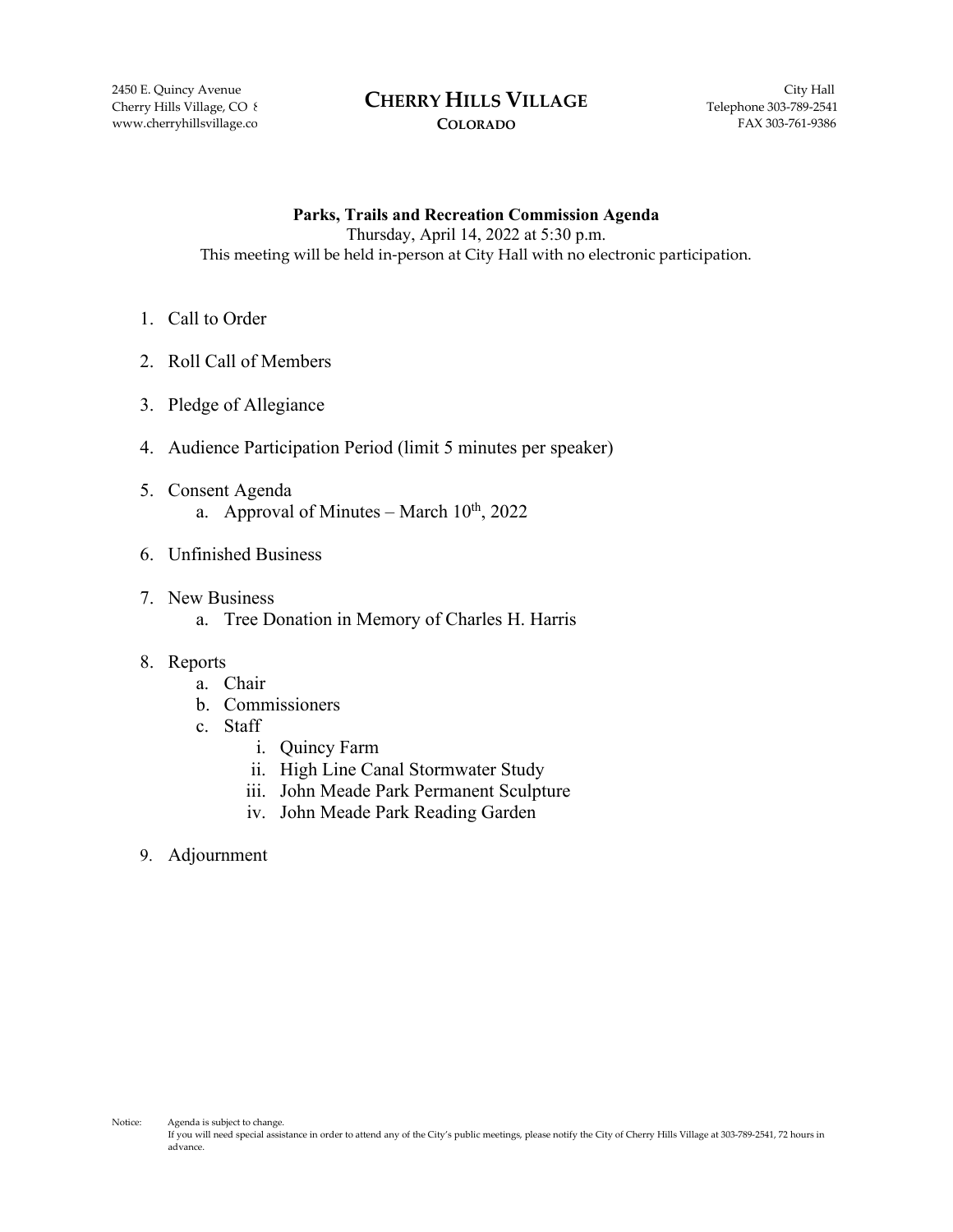Minutes of the Parks, Trails & Recreation Commission of the City of Cherry Hills Village, Colorado Held on Thursday, March 10, 2022 at 5:30 p.m.

# **PARKS, TRAILS AND RECREATION COMMISSION REGULAR MEETING**

Vice-Chair Tory Leviton called the meeting to order at 5:31 p.m.

# **ROLL CALL**

Vice-Chair Tory Leviton, Commissioners Robert Eber, Fred Wolfe, Chelsea Scott, and Aron Grodinsky. Also present were Emily Black, Parks and Recreation Coordinator, Jeff Roberts, Parks Operations Supervisor and Pamela Broyles, Administrative Assistant.

Commissioner Katy Murphy joined the meeting at 5:34 p.m.

Absent: Chair Stephanie Dahl

# **PLEDGE OF ALLEGIANCE**

The PTRC conducted the Pledge of Allegiance.

# **AUDIENCE PARTICIPATION**

There was no audience participation.

# **CONSENT AGENDA**

Commissioner Aron Grodinsky moved, seconded by Commissioner Chelsea Scott to approve the following items on the Consent Agenda:

a. Approval of Minutes – February 10, 2022

The motion passed unanimously.

### **UNFINISHED BUSINESS**

There was nothing to report.

### **NEW BUSINESS**

a. John Meade Park Permanent Sculpture

Coordinator Black reviewed the process for a permanent art sculpture in John Meade Park and noted that no motion is required as staff is only looking for feedback from

Parks & Trails Commission  $03/10/2022$  - 1 -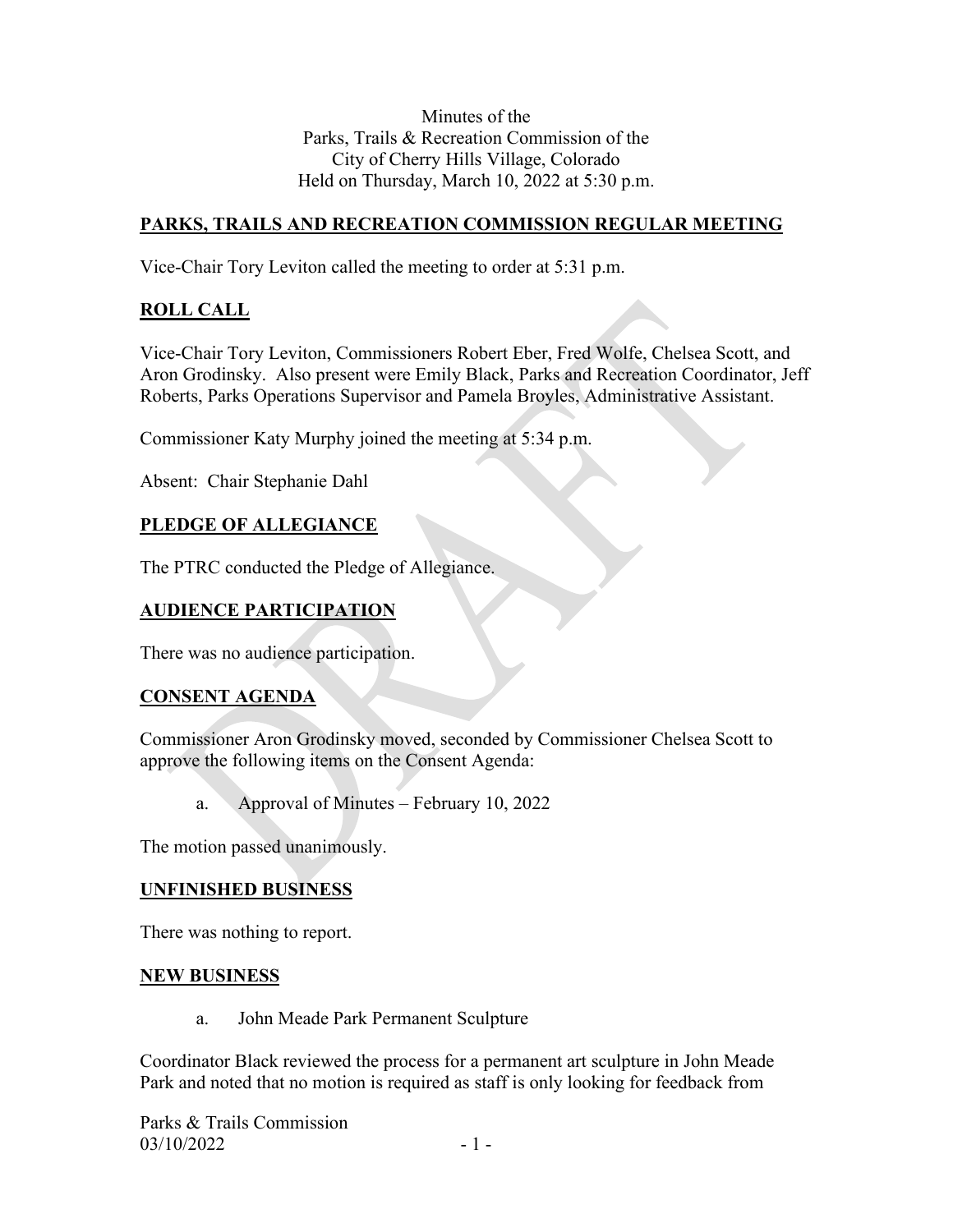PTRC at this time. She noted that a permanent sculpture has been planned for John Meade Park since the Master Planning process began. She said the Cherry Hills Village Art Commission (CHVAC) discussed installing a realistic sculpture for John Meade Park in 2019 but the project was postponed due to Covid. She said the Art Commission is ready to proceed with the project in 2022 and City Council has included funding for a permanent sculpture in the 2022 budget.

Ms. Black specified that the Art Commission has their own budget and Art Donation Fund and no funds related to PTRC are being used. She stated that the purpose of the meeting is to involve PTRC in the process as early as possible so both Commissions can work together. She noted that the Art Commission has identified three possible locations for a sculpture near the upper pond and closer to the equestrian area of the park.

Ms. Black introduced Kendall Peterson as the consultant for CHVAC and shared that Ms. Peterson provided the Art Commission with an extensive list of potential artists to consider. The Commission narrowed the list to four potential artists but emphasized that they are in the beginning stages of choosing a sculpture. She said the Art Commission made one request that the sculpture not be of a human figure. She said they are considering an animal sculpture or something realistic. She clarified that this is piece is planned to be the main sculpture for John Meade Park and they are not anticipating a series of sculptures.

Ms. Black outlined the next steps for the sculpture. She will report back to the Art Commission at their next meeting scheduled for March 28th.

Ms. Black introduced Dave Schmidt and Shenley Smith from the Art Commission who are present to answer any questions.

Commission members discussed the proposed art pieces (#1-Outside the Box – blue bird on pillar and origami birds, #2-bronze rabbit sculptures, #3-great blue heron, #4-white bird in flight silhouette) and shared the following feedback:

Commissioner Grodinsky

- Art piece needs to be sizable enough to see as it is a large park
- He appreciates realism more than abstract
- He agrees it is appropriate to have something animal related in the habitatoriented park
- With regards to the four artists presented he prefers #3 the Great Blue Heron or #4 the white bird in flight. His concern is that piece #3 might be too small

Commissioner Eber

- He believes there is room for more than one piece of art in the park including the area around Alan Hutto Commons.
- He believes the piece needs to be a significant sculpture
- He suggested fundraising for a more significant piece
- He stated that #4- white bird in flight is his favorite because it has a wildlife theme but also a significant presence

Parks & Trails Commission  $03/10/2022$  - 2 -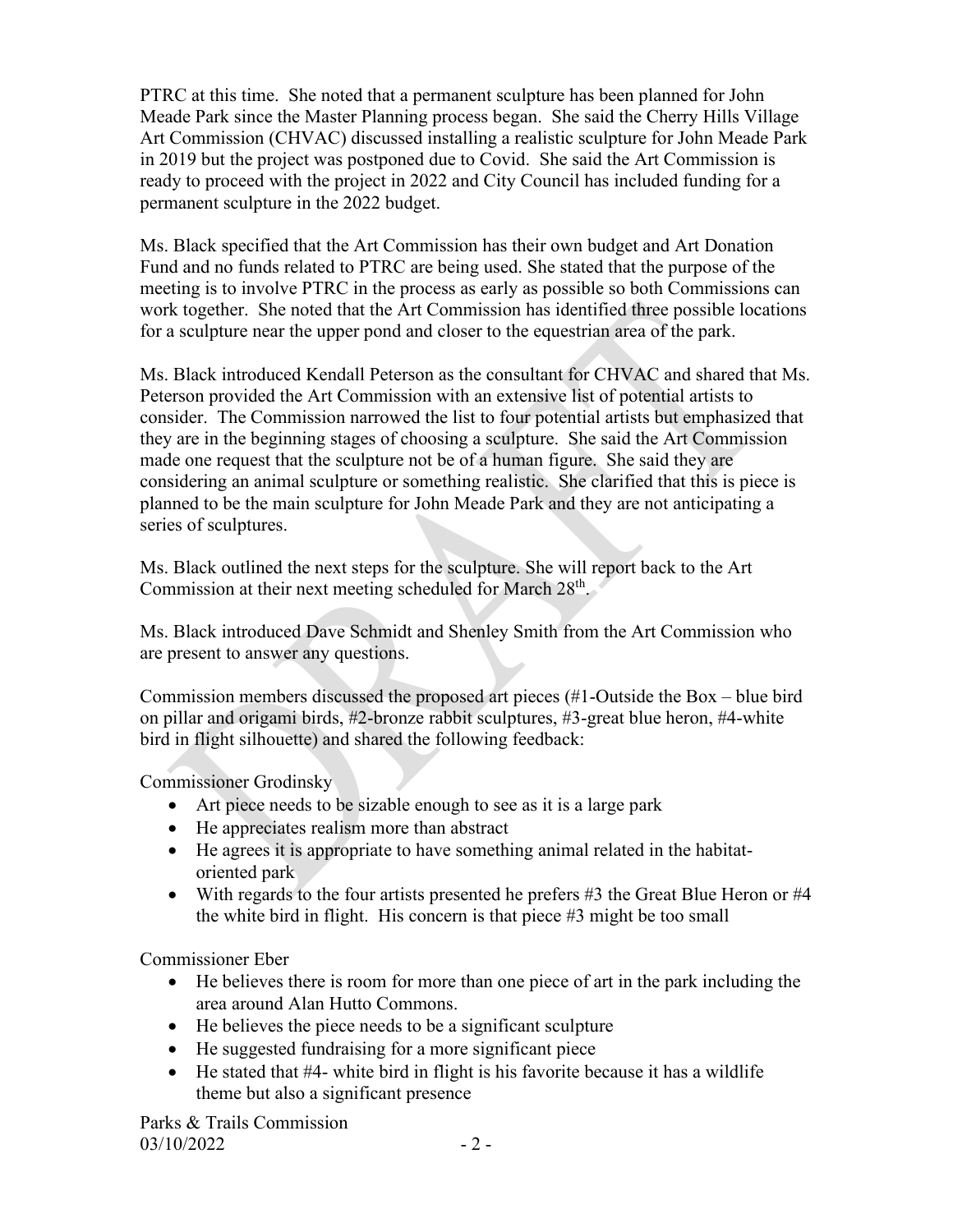- He liked the Great Blue Heron sculptures but is concerned that they are too small
- He does not like the origami art with the large post
- He would like to see something a little more abstract
- He would like to continue with the theme of natural open space
- He does not believe a \$14,000 budget is enough for a significant piece to meet the needs of Cherry Hills Village
- He would like to see a piece that depicts the history of Cherry Hills Village and the High Line Canal

Vice-Chair Leviton

- Commented that it is not possible to please everyone when it comes to art
- Does not think origami art is the best fit for the park
- He also likes the Great Blue Herons, but he believes they may be too small
- He also cautioned that if the art is too big it will not look natural
- He rated the art as  $\#3$  being his favorite, followed by  $\#4$ ,  $\#2$  and then  $\#1$ .
- He urged the Art Commission to consider a rock, boulder or stone sculpture that is a replica of Long's Peak or something similar and not necessarily an animal
- He also likes the idea of marble or granite
- He does not want to flood the City of Cherry Hills Village with art but he likes having the art

Commissioner Wolfe

- Expressed concern with having too much art in the City
- He also agrees that the size should be large and he is concerned that none of the 4 examples look large
- He believes the art should reflect Cherry Hills Village and likes the idea of an animal sculpture
- He prefers realistic rather than abstract
- He suggested the park was designed for children and he would like to see an art piece that reflects children

Commissioner Murphy and Commissioner Scott

- Both Commissioners like the idea of a human art piece
- They identified most communities in Colorado as having a statue that reflects someone significant such as the "Billy the Kid" sculpture in Steamboat Springs
- They like realistic statues and referenced several examples around the State
- They would like to keep with the theme of Colorado to have connectivity

Ms. Kendall Peterson summarized the feedback from PTRC:

- Themes that reflect the natural
- Reflection of the natural landscape that fits the area
- Art suitable for children and families
- Large scale art easily visible in the park

The Commission discussed fundraising for the art sculpture and agreed that the budget should be larger than \$14,000 for a permanent piece.

Parks & Trails Commission  $03/10/2022$  - 3 -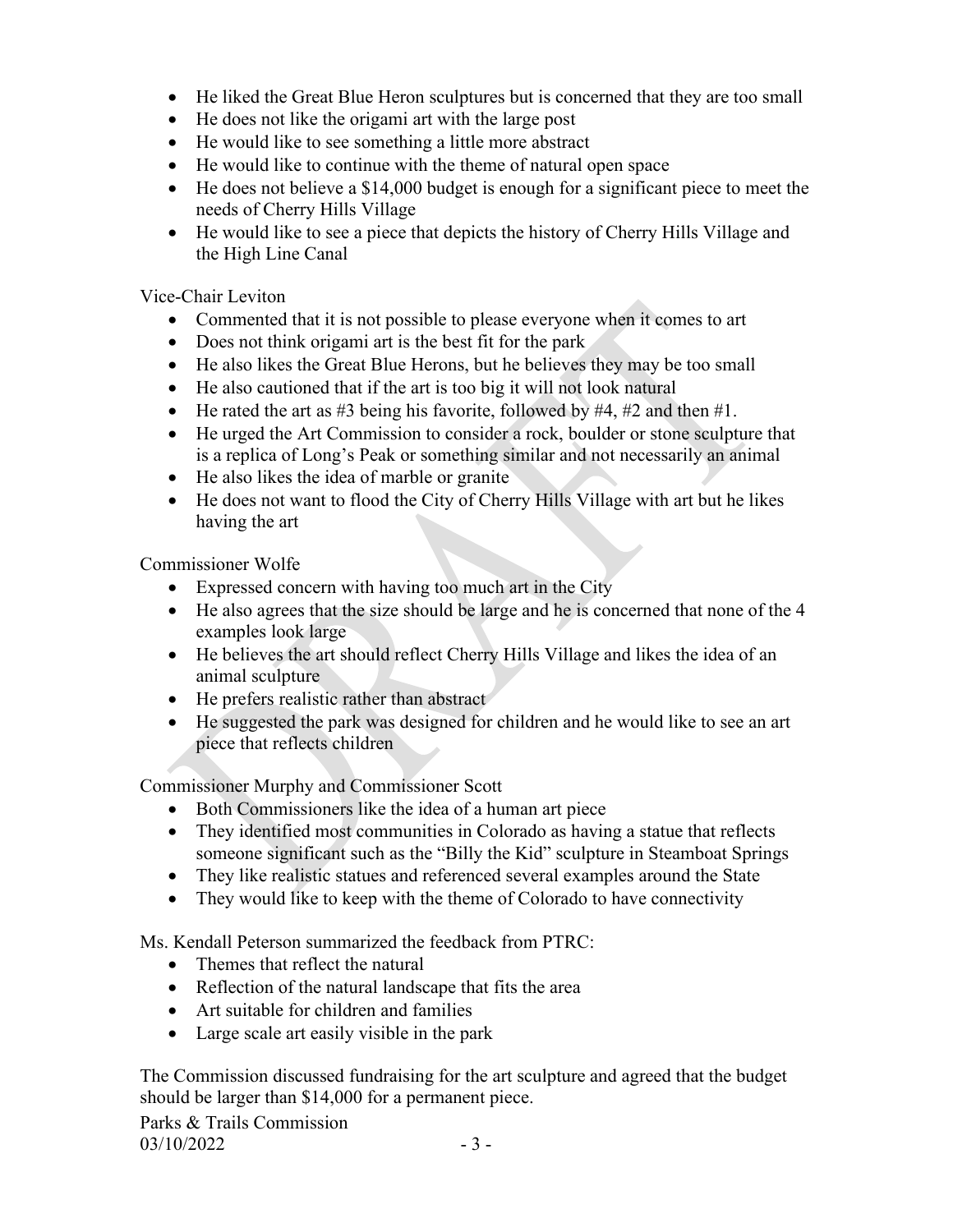Mr. Schmidt and Ms. Smith concurred that they want to engage the public and do a fundraising project to get a significant piece, but they expressed some concern that there may be some fatigue with fundraising after purchasing the Charlo sculpture.

b. John Meade Park Reading Garden

Coordinator Black reported that parks staff has discussed adding a reading garden at the back of John Meade Park to commemorate Ralph Mason's 40 years of employment with the City. She noted that the only amenity that is currently in the back of the park is the older shelter. She described the garden as being a quiet place to read or a place to read to children. The garden will have the following:

- Shade friendly plants
- A low hedge shaped in a half circle for privacy
- A log bench made in-house from an old oak tree that was removed from Quincy Farm
- Seating rocks around the circle for additional seating
- A plaque on the log bench to commemorate Ralph Mason's retirement after working 40 years in the Public Works Department
- A crusher fine path will be added for connection and to allow access for strollers and wheelchairs

The Commission was not opposed to a reading garden but expressed concern that the plaque alone might be too small for people to appreciate Mr. Mason's service to the City. The Commission discussed several ideas to pay tribute to Mr. Mason including naming the garden the "Ralph Mason Honorary Reading Garden."

The Commission also discussed concern that the reading garden will be hard for people to discover.

Ms. Black responded that the City will do a variety of publicity articles to get the word out about the garden and it will also be added to the trail map.

# **REPORTS**

a. Chair Report

There was nothing to report.

b. Commissioners

Commissioner Eber reported that the Citizens Advisory Task Force (CAT) met last night, and the Open House for the Master Plan was held on Monday, March  $7<sup>th</sup>$ . He stated that the main focus since the 2008 Master Plan involves more appreciation for parks, trails, open space, and sustainability. He encouraged Commission members to voice their suggestions on these topics. He noted that a second survey will soon be available on the City's website for residents to access.

Parks & Trails Commission  $03/10/2022$  - 4 -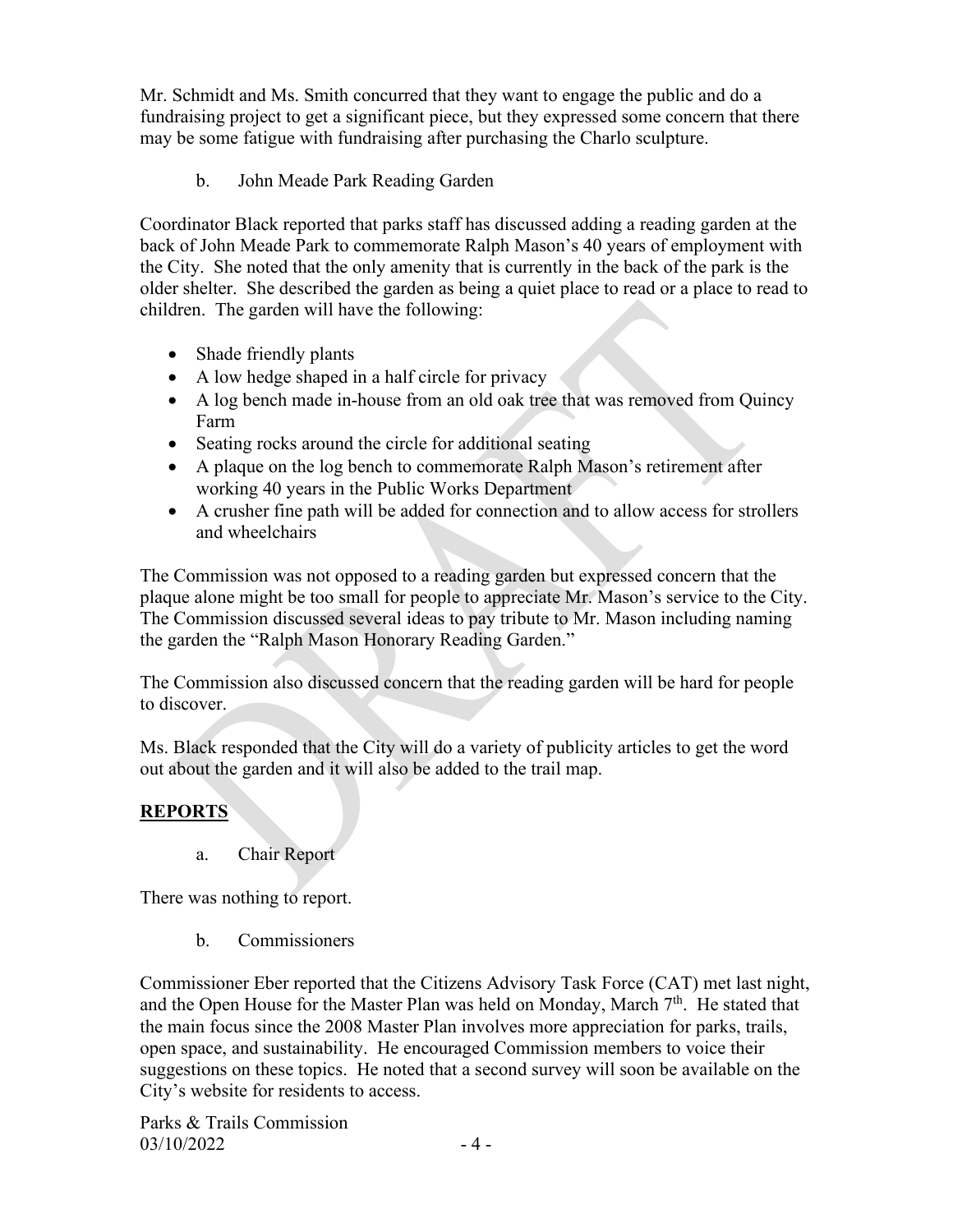Vice-Chair Leviton shared his desire to designate a section of Cherry Hills Village as part of the Wilderness Initiative. He identified a corridor of open space that extends from the northern edge of Glenmoor and ends around the Jackson pocket park area as a potential designated wilderness area. He stressed the importance of cooperation with private homeowners who would need to designate a portion of their property. Mr. Leviton said he would also like to see a wildlife overpass or underpass across University Boulevard.

Mr. Leviton also brought up his goal to designate Cherry Hills Village as a "Dark Sky City" and described the process the City would have to go through.

Coordinator Black commented that the commitment and requirements for being designated a "Dark Sky City" would involve the Community Development Department and she recommended that Mr. Leviton work with Paul Workman on this item.

Commissioner Murphy brought up the vacant lot at Franklin and Quincy where all the trees were removed and expressed her disappointment that another month has gone by with no signs of construction and no action from the City.

Commissioner Wolfe commented that he believes the Franklin and Quincy lot issue has been added to the City Council agenda when Community Development presents language amendments to the existing building code.

Commissioner Murphy reiterated that she would like to see pickleball courts in John Meade Park to draw more people to the Park. She shared the idea of having an Easter Egg Hunt in John Meade Park as it would be a fun thing for kids and would bring families to the Park. She stressed the importance of PTRC being proactive in getting kids out onto the trails so kids are getting more exercise.

Coordinator Black responded that staff has talked about adding a spring event. She said she likes the idea of having a spring egg hunt. She also shared that she has already received several requests to reserve John Meade Park in May.

Commissioner Wolfe brought up that the Village Trail is 5.85 miles and the City could hold an annual 10k race on the Village Trails.

Commissioner Scott asked about input opportunities for the Master Plan. She expressed interest in being on an advisory board to focus on sustainability in the City.

Coordinator Black reported that there will be another open house in late summer and the Citizens Advisory Task Force meetings are open to the public and are posted on the City's website. Ms. Black said people can also email ideas to her and she can forward them to Paul Workman.

c. Staff Report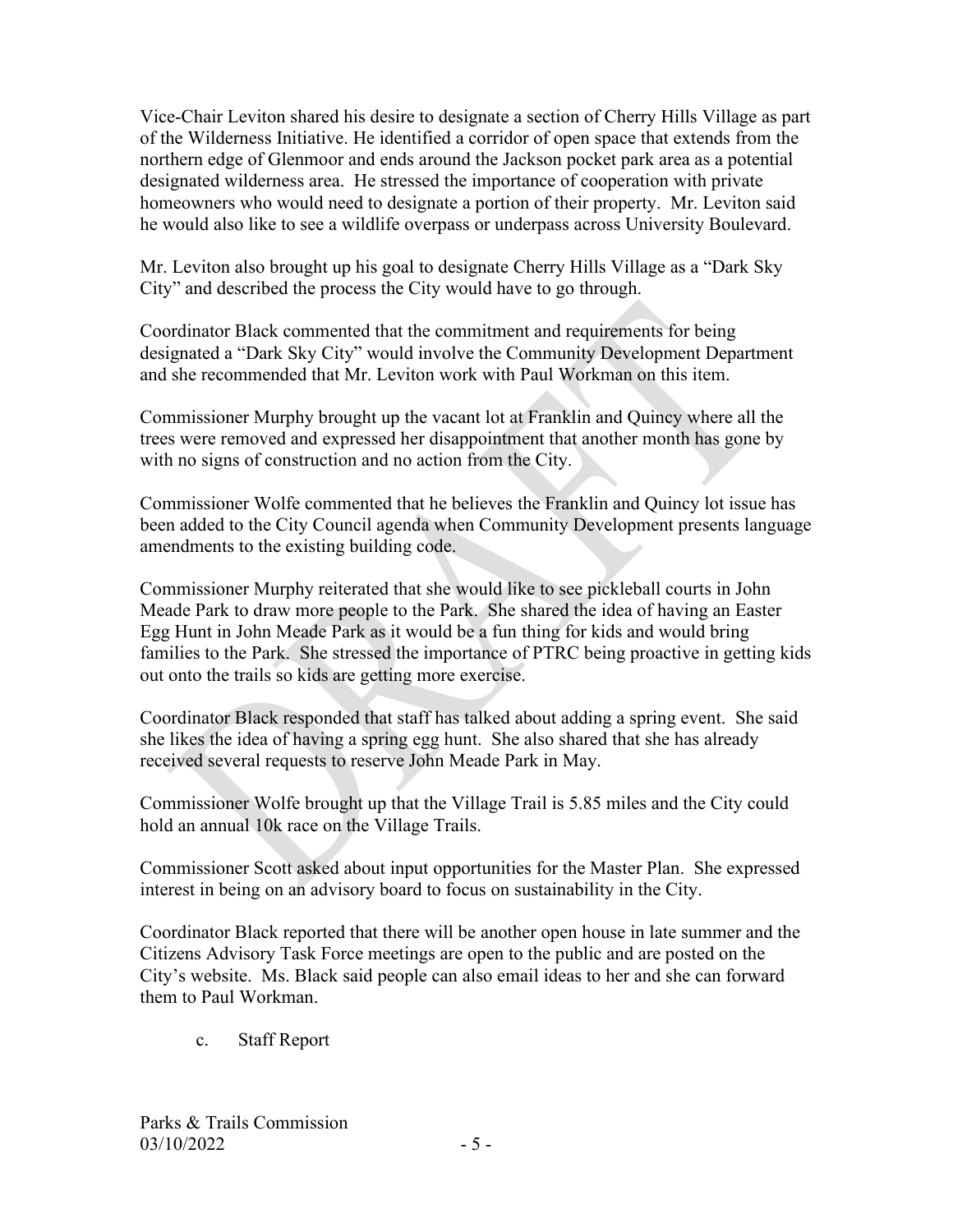Coordinator Black talked about the Denver Regional Council of Governments (DRCOG) transportation improvement program. She explained that through this program Cherry Hills Village, Arapahoe County and DRCOG are starting to explore connections such as sidewalks that are missing in the Village and other cities. She stated that the goal is to identify gaps that need to be filled for pedestrian safety.

i. Quincy Farm

Coordinator Black reported that the Cherry Hills Land Preserve is working on a plan for Quincy Farm for 2023 and they will submit the plan to City Council this August. She announced that the Land Preserve is putting together several nature-based activities for kids this summer at the Farm including trail walks, bee keeping classes, bird watching, flower pressing, etc.

ii. High Line Canal Stormwater Study

Coordinator Black reported that staff held a kickoff meeting with Icon Engineering to discuss possibilities for stormwater management in the High Line Canal in the City's jurisdiction. She informed the Commission that Icon Engineering will present a report to PTRC later this summer.

# **ADJOURNMENT**

The meeting adjourned at 6:53 p.m. The next meeting is scheduled for April 14th at 5:30 p.m.

 $\mathcal{L}_\text{max}$  and  $\mathcal{L}_\text{max}$  and  $\mathcal{L}_\text{max}$  are the set of the set of the set of the set of the set of the set of the set of the set of the set of the set of the set of the set of the set of the set of the set of th

Vice-Chair Tory Leviton

 Emily Black Parks and Recreation Coordinator

 $\frac{1}{2}$  ,  $\frac{1}{2}$  ,  $\frac{1}{2}$  ,  $\frac{1}{2}$  ,  $\frac{1}{2}$  ,  $\frac{1}{2}$  ,  $\frac{1}{2}$  ,  $\frac{1}{2}$  ,  $\frac{1}{2}$  ,  $\frac{1}{2}$  ,  $\frac{1}{2}$  ,  $\frac{1}{2}$  ,  $\frac{1}{2}$ 

 $\mathcal{L}$  , we can also the contract of the contract of  $\mathcal{L}$ 

 Pamela Broyles Administrative Assistant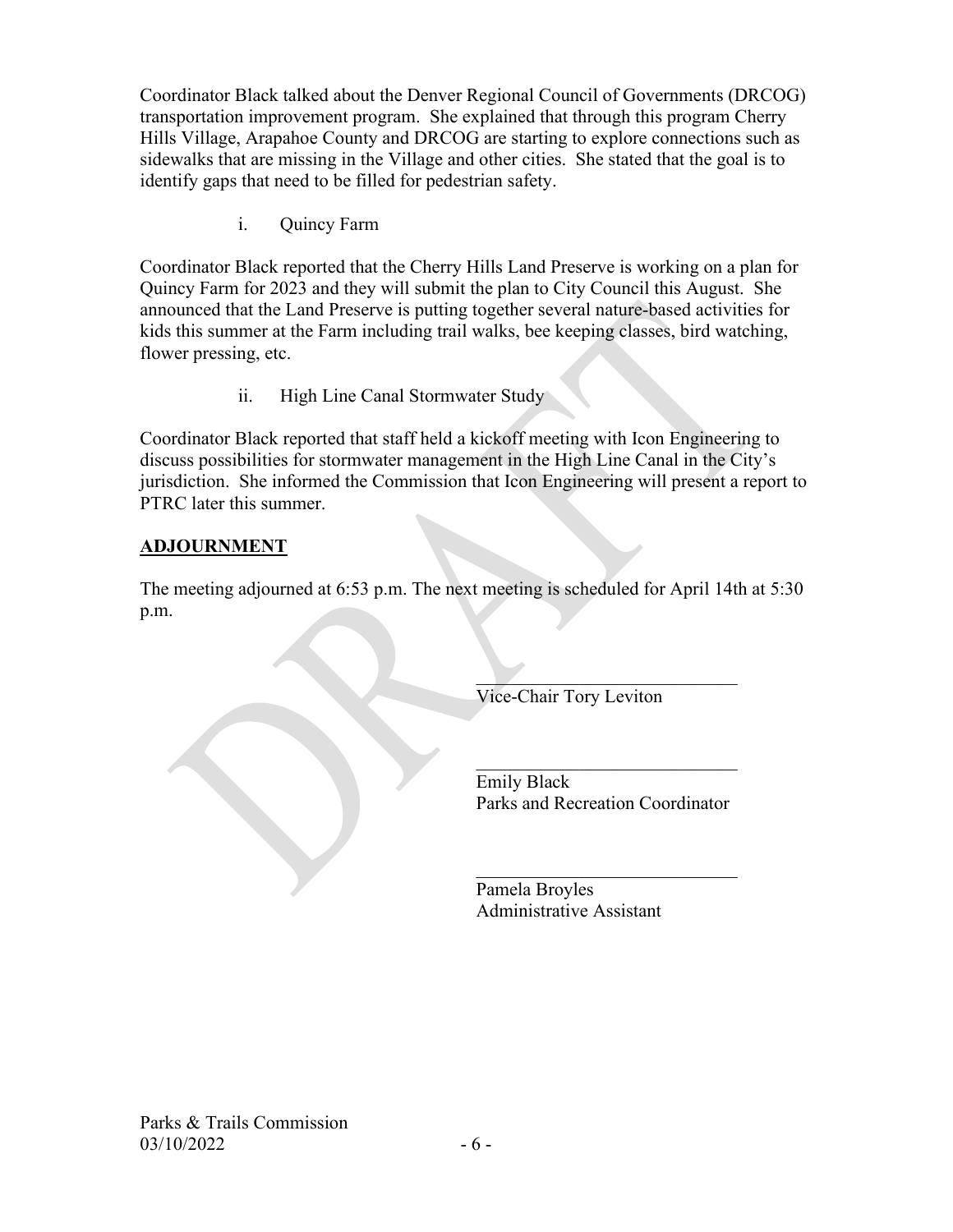ITEM: 7a

### **MEMORANDUM**

### **TO:** MEMBERS OF THE PARKS, TRAILS, AND RECREATION COMMISSION

**FROM:** EMILY BLACK, PARKS AND RECREATION COORDINATOR

**SUBJECT:** TREE DONATION IN MEMORY OF CHARLES H. HARRIS

**DATE:** APRIL 14, 2021

### **ISSUE**

Considering a request for a memorial tree donation on the High Line Canal in memory of Charles H. Harris.

### **DISCUSSION**

The City has received a request for a tree donation in memory of Charles H. Harris. The request was submitted by Harriet LaMair, Executive Director of the High Line Canal Conservancy, on behalf of Mr. Harris' son, Brian Harris. From Brian Harris: *"…Jamie and I have lived in Cherry Hills Village for close to 14 years now. Last year we moved my mom to Greenwood Village from South Carolina after my Dad passed away. Every time my parents would visit us, we would walk the canal from Dahlia Hollow Park to Belleview (sometimes further depending on our energy level). My parents (and especially my Dad) have always been avid bird watchers and nature lovers. We have enjoyed countless walks while spotting hawks, wood ducks, white pelicans, and great horned owls to name a few. I run the canal at least 3-5 times a week and we walk and ride it often with our family. Jamie purchased the memorial tree for me as a nice way for us to remember my Dad on future walks. Now that my Mom is in town it will be a touching tribute for her to visit when she is on the canal."*

The tree will replace an existing young tree that died along the City's irrigated section of the High Line Canal, immediately north of Belleview Ave. Parks Operations Supervisor Jeff Roberts will work with the donors to choose the species, and City staff will plant the tree. The plaque will read:

> *In Loving Memory of Charles H. Harris 1942 - 2020*

### **STAFF RECOMMENDATION**

Staff recommends that PTRC approve the tree donation in memory of Charles H. Harris.